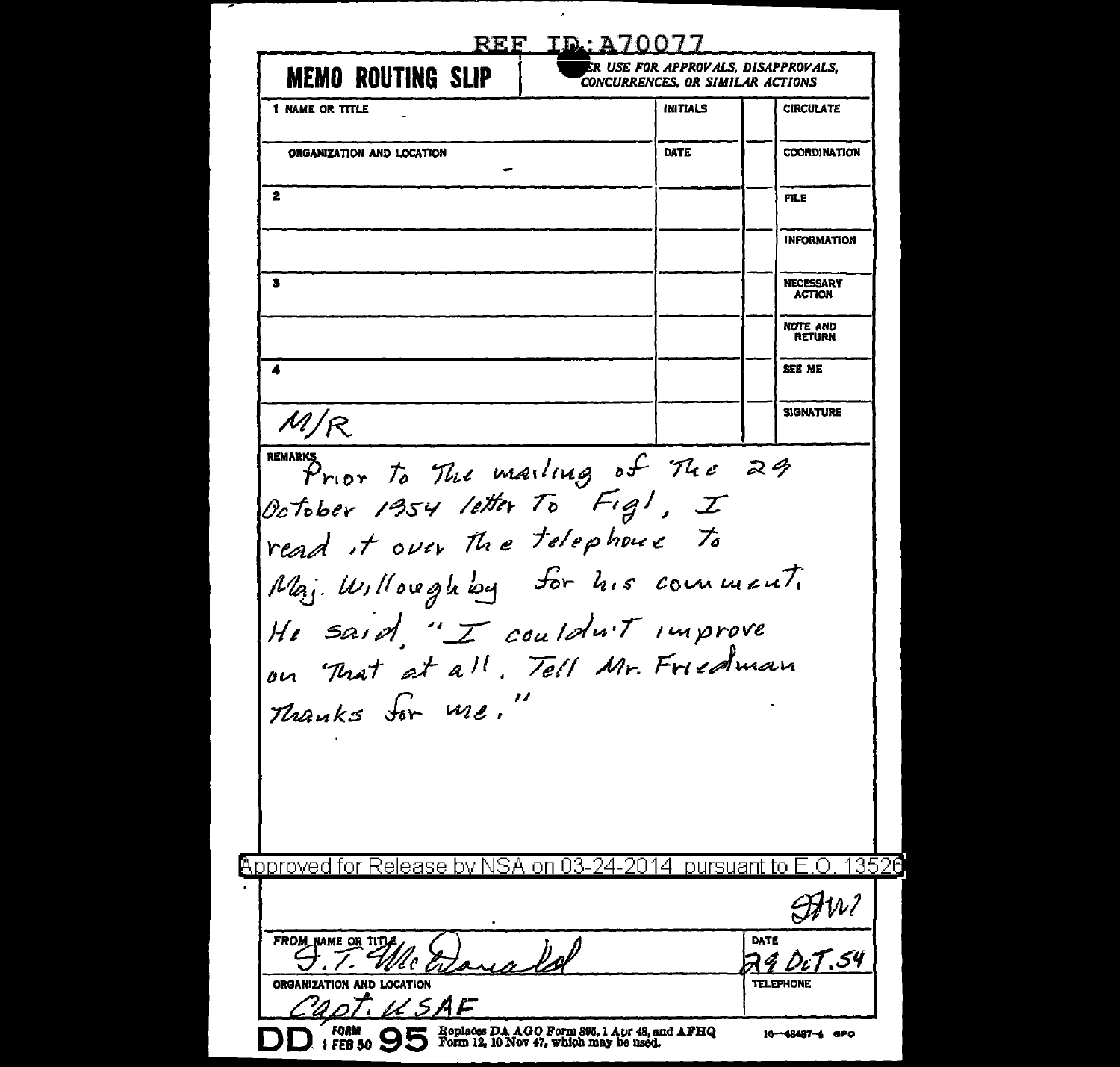

310 Second Street, 8.E. Washington 3, D. C.

29 October 1954

Herrn Hofrat I.R., Oberst a.D. Andreas Figl Rudoff Bieblstr. 17 Salzburg, Austria.

My dear Colonel Figl:

é.

Receipt of your letter of J2 October 1954 is acknowledged. I regret that it should have been necessary for you to remind me of my secretary's promise to write you.

However, I had been expecting to hear from my friend and at last word has come that he is no longer in the vicinity or in a position to undertake an examination of your manuscript on my behalf. As a consequence and with regret I must inform you that I cannot be *ot* assistance to you in the matter which you sought my aid or advice.

Sincerely,

WILLIAM F. FRIEDMAN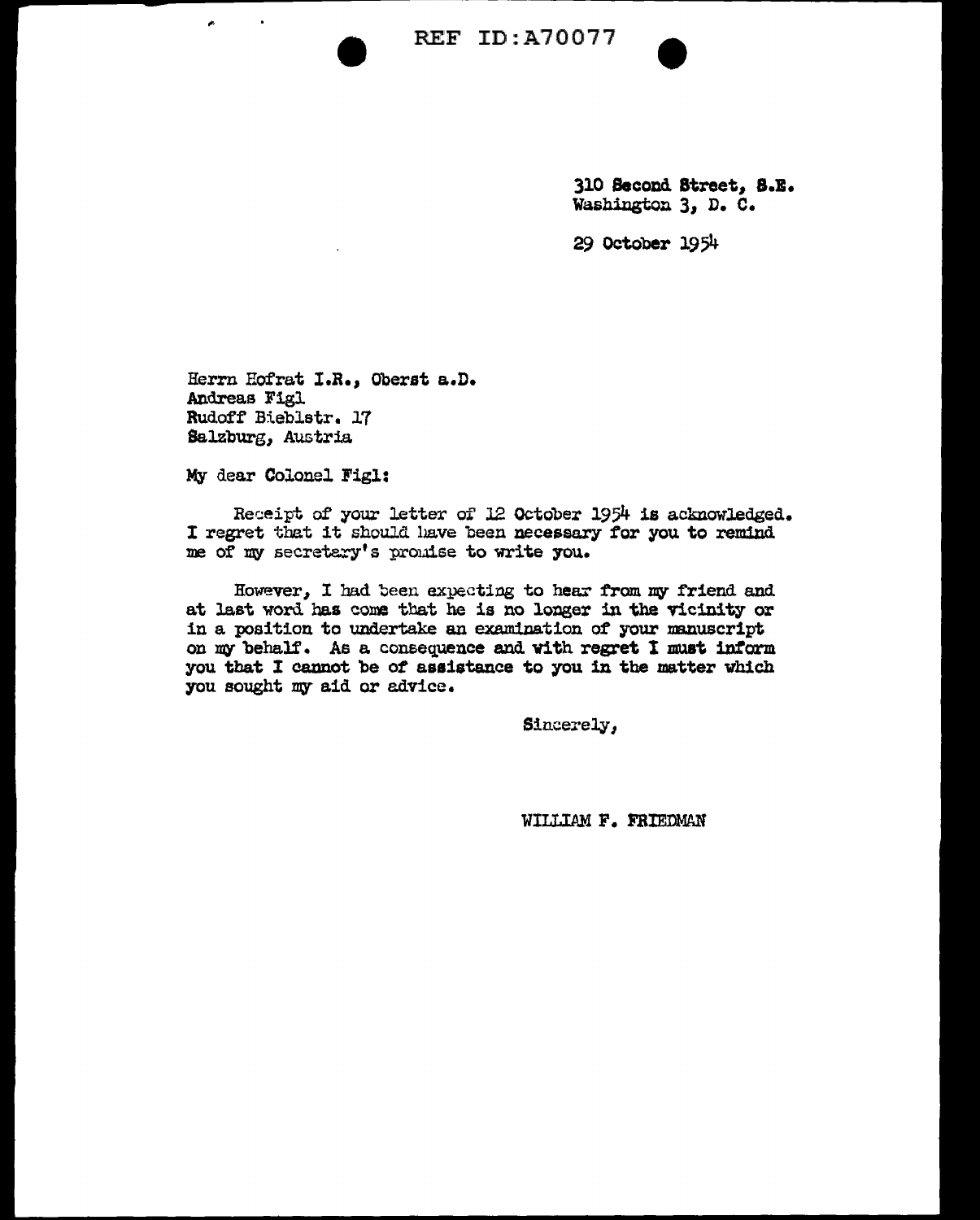| <b>MEMO ROUTING SLIP</b><br><b>I NAME OR TITLE</b>                           | <b>INITIALS</b> | URRENCES, OR SIMILAR ACTIONS<br><b>CIRCULATE</b> |
|------------------------------------------------------------------------------|-----------------|--------------------------------------------------|
|                                                                              |                 |                                                  |
| ORGANIZATION AND LOCATION                                                    | DATE            | <b>COORDINATION</b><br>$\pmb{\cdot}$             |
| 2                                                                            |                 | <b>FILE</b>                                      |
|                                                                              |                 | <b>INFORMATION</b>                               |
| з                                                                            |                 | <b>NECESSARY</b><br><b>ACTION</b>                |
|                                                                              |                 | NOTE AND<br>RETURN                               |
| 4                                                                            |                 | <b>SEE ME</b>                                    |
|                                                                              |                 | <b>SIGNATURE</b>                                 |
| <b>REMARKS</b><br>∼<br>Ø<br>Come                                             |                 |                                                  |
| œ<br>$\overline{\mathbf{Q}}$<br><b>W</b><br>28(<br><b>FROM NAME OR TITLE</b> | v<br>Œv<br>LC.  | κ٥<br>ት ገጋ<br>DATE                               |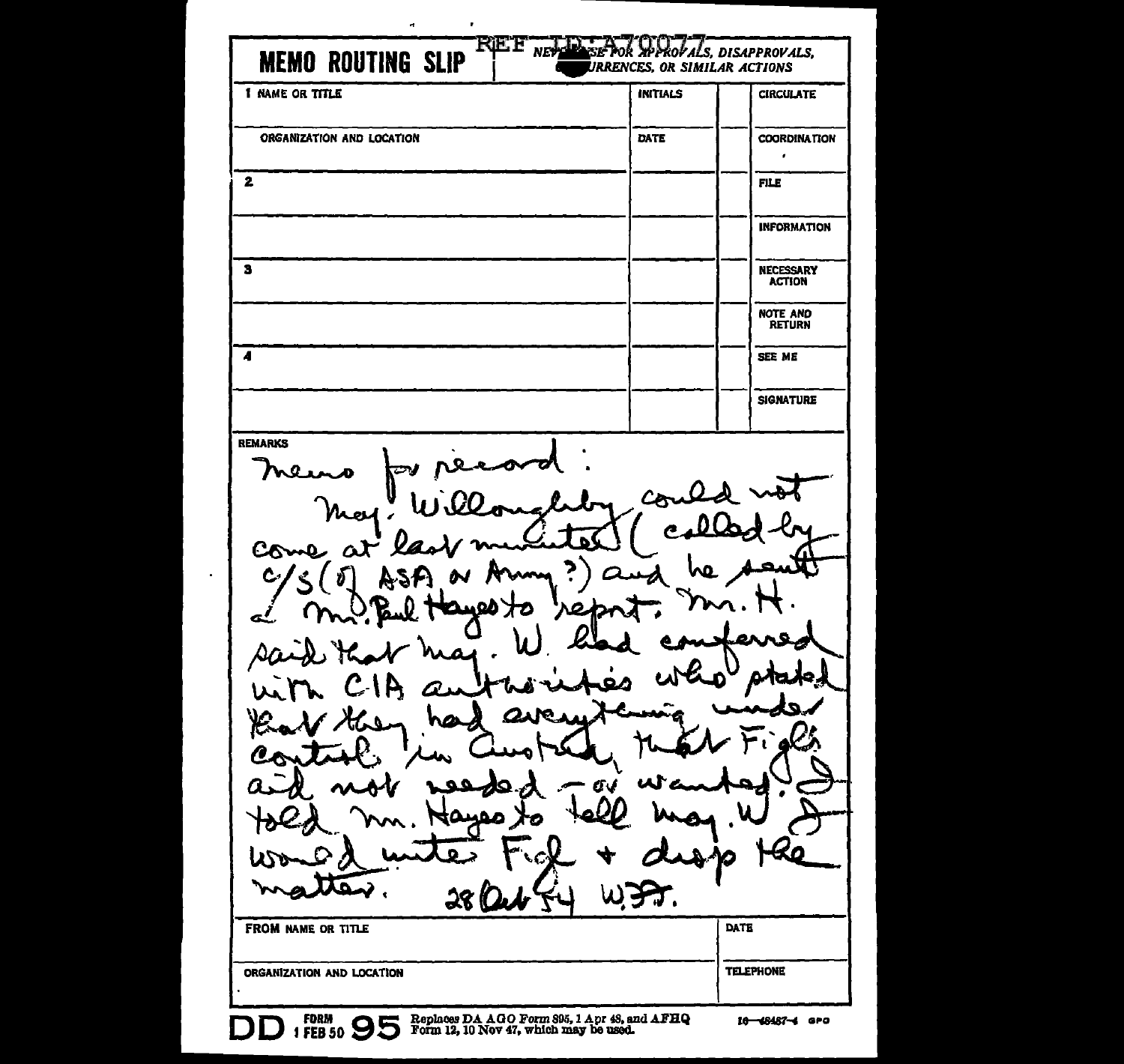| MIT FLUGPOST<br>PAR AVION                       |                                                            |
|-------------------------------------------------|------------------------------------------------------------|
| Horren                                          | R<br><u>I i a m</u>                                        |
|                                                 | <b>BBIBDNVNE</b>                                           |
|                                                 | 310 Second Street $E_\bullet E_\bullet$                    |
| AEROGRAMM<br>AÉROGRAMME                         | $7$ a s h i n g t o n 3. <sup>11</sup> .0.                 |
| AIR LETTER                                      | U.S.A.                                                     |
|                                                 | <b>THE REAL PROPERTY AND REAL</b><br>$\bigg($              |
|                                                 |                                                            |
|                                                 | NICHTS EINSCHLIESSEN, SONST KEINE BEHANDLUNG ALS AEROGRAMM |
|                                                 |                                                            |
| Hofrat I. R., Oberst a. D.                      | e                                                          |
| <b>ABSENDER</b><br><del>Indreas Hgl</del>       |                                                            |
|                                                 |                                                            |
| SALZBURG, Rudolf Bieblstr. 17<br>$\ddot{\cdot}$ |                                                            |
|                                                 |                                                            |
|                                                 |                                                            |
|                                                 |                                                            |

 $\sum_{i=1}^{N}$ 

 $\mathcal{L}_{\mathcal{A}}$ 

 $\mathbf{A}$ 

 $\sim$ 

 $\mathcal{L}(\mathbf{z},\mathbf{z})$  , where  $\mathcal{L}(\mathbf{z},\mathbf{z})$ 

 $\sim 100$ 

 $\label{eq:2.1} \mathcal{L}(\mathcal{L}^{\mathcal{L}}_{\mathcal{L}}(\mathcal{L}^{\mathcal{L}}_{\mathcal{L}})) = \mathcal{L}(\mathcal{L}^{\mathcal{L}}_{\mathcal{L}}(\mathcal{L}^{\mathcal{L}}_{\mathcal{L}})) = \mathcal{L}(\mathcal{L}^{\mathcal{L}}_{\mathcal{L}}(\mathcal{L}^{\mathcal{L}}_{\mathcal{L}}))$ 

 $\sim 100$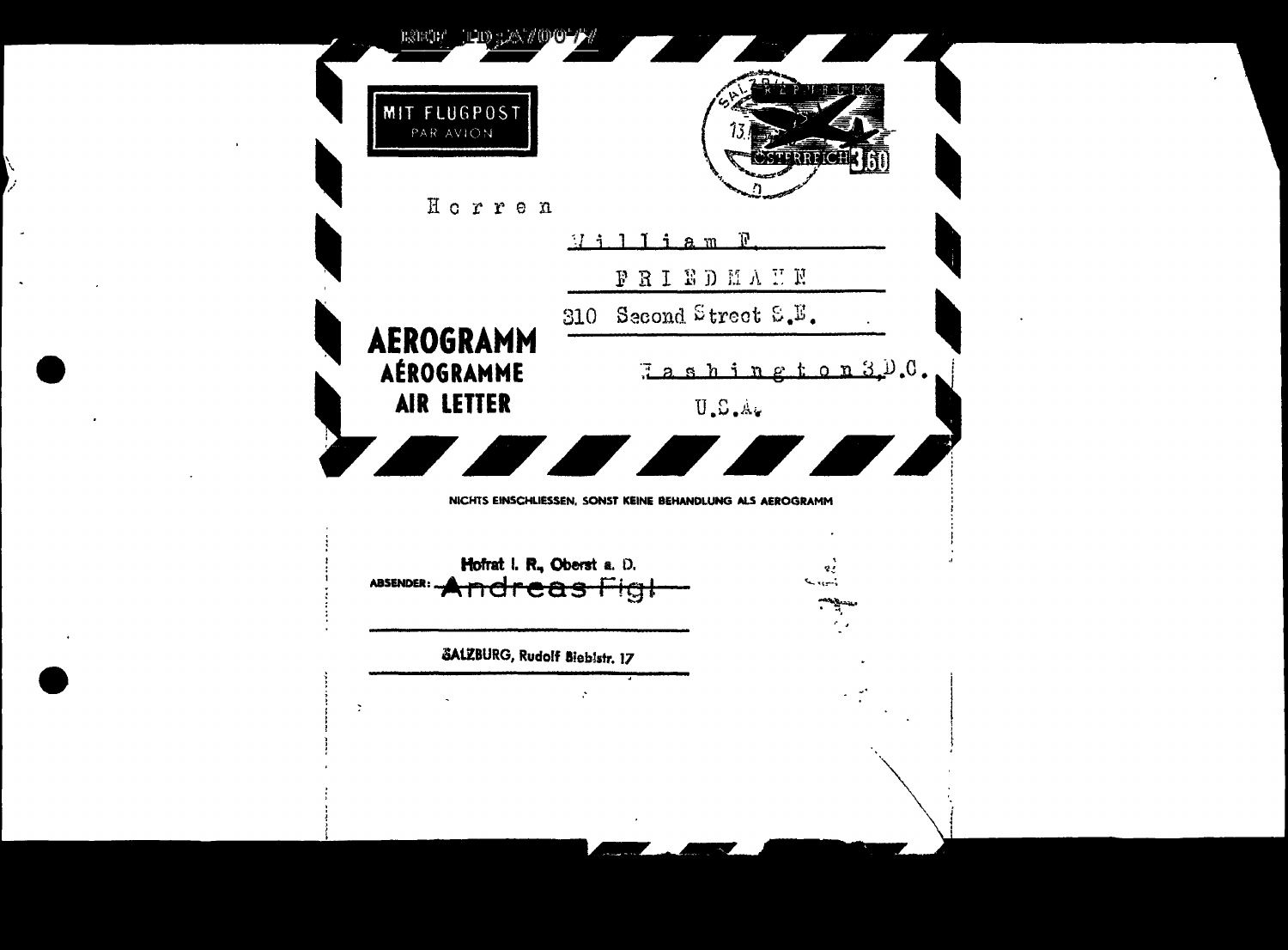REF L Z B U R G am 12. Okwober 1954

Rudolf Bieblstrasze 17/II. esterreich.

Herren Oberst William F.Friedmann 310 Second Street S.E. Tashington  $3, 0, 0$ .

> $1$  i  $e$   $b$ Ме i n

Am 7.Juli d.J. schrieb mir Herr C.Noxtine. Ihr Sekretär.

dass Sie meinen Brief von 25.Mai wohl erhalten hätten dass Sie aber bis 15. Lugust verreist wären und mir erst nach Ihrer Heimken persönlich antworten wirden.

Diese Ihre Antwort ist bis heute nicht singelangt. daher ich daran erinnere , ventuell um Wiederholung bitte falls Ihr Antwortbrief in Verlust geraten sein sollte.

Ihnen lieber Herr Friedmann herzliche Grüsze enthisten blaibs ich

Ihr

aufrichtiger Monary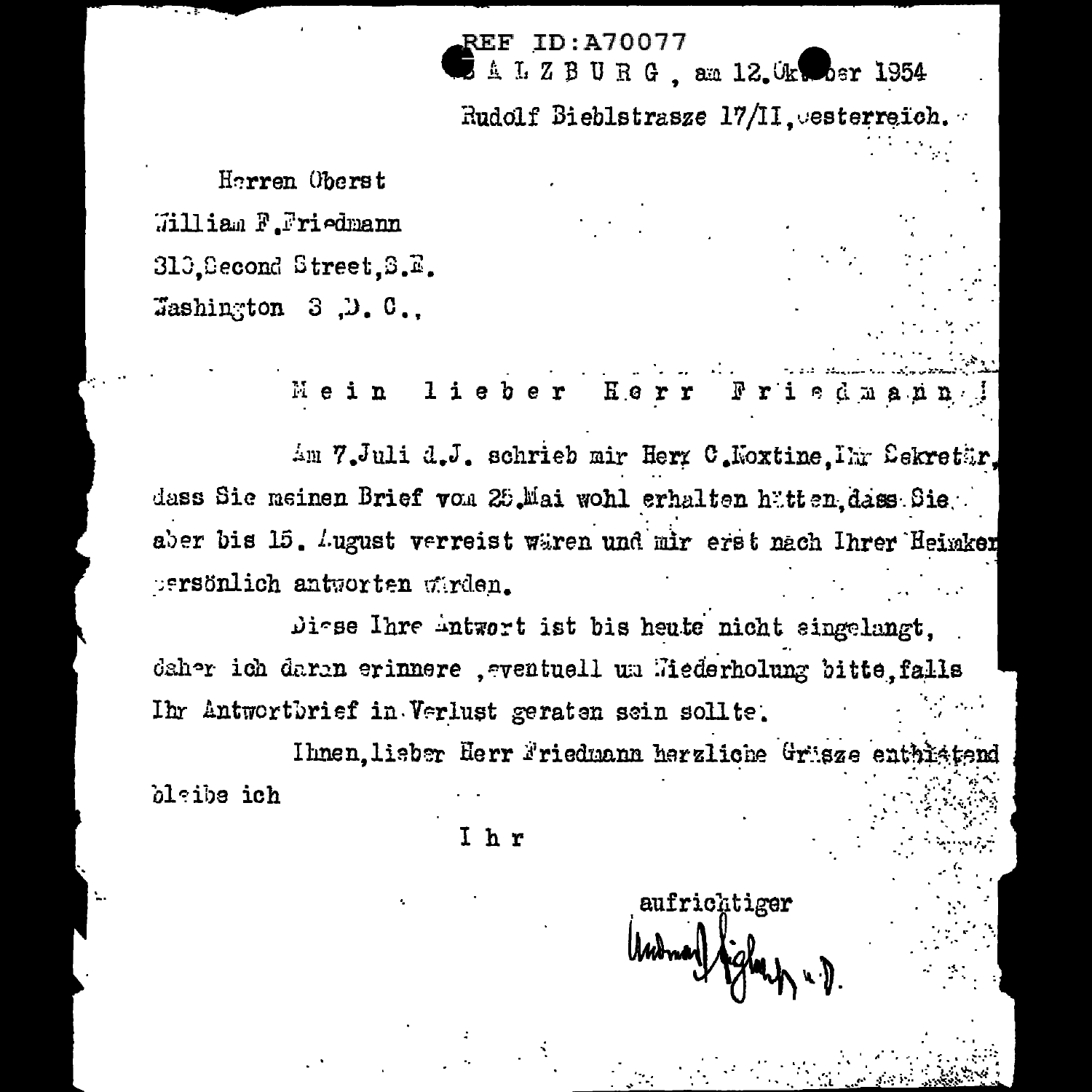



'

Ŷ

 $\mathbf{A}$ X

310 Second Street, 8.J. Washington 3, D. C.

7 July 1954

Berrn Botrat I.R., Oberst a.D. Andreas Figl Budott Bieblatr. 17 Salzburg, Auatria

Dear Sir:

 $\overline{\phantom{a}}$ 

 $\bar{\rm v}$ 

This will again be a short note to acknowledge receipt of your letter of 25 May 1954 to Mr. Friedman, who has been called out of town by business and should be back by 15 August. Upon his return he will write you personally.

Sincerely,

*c. NOXTIME* **Secretary**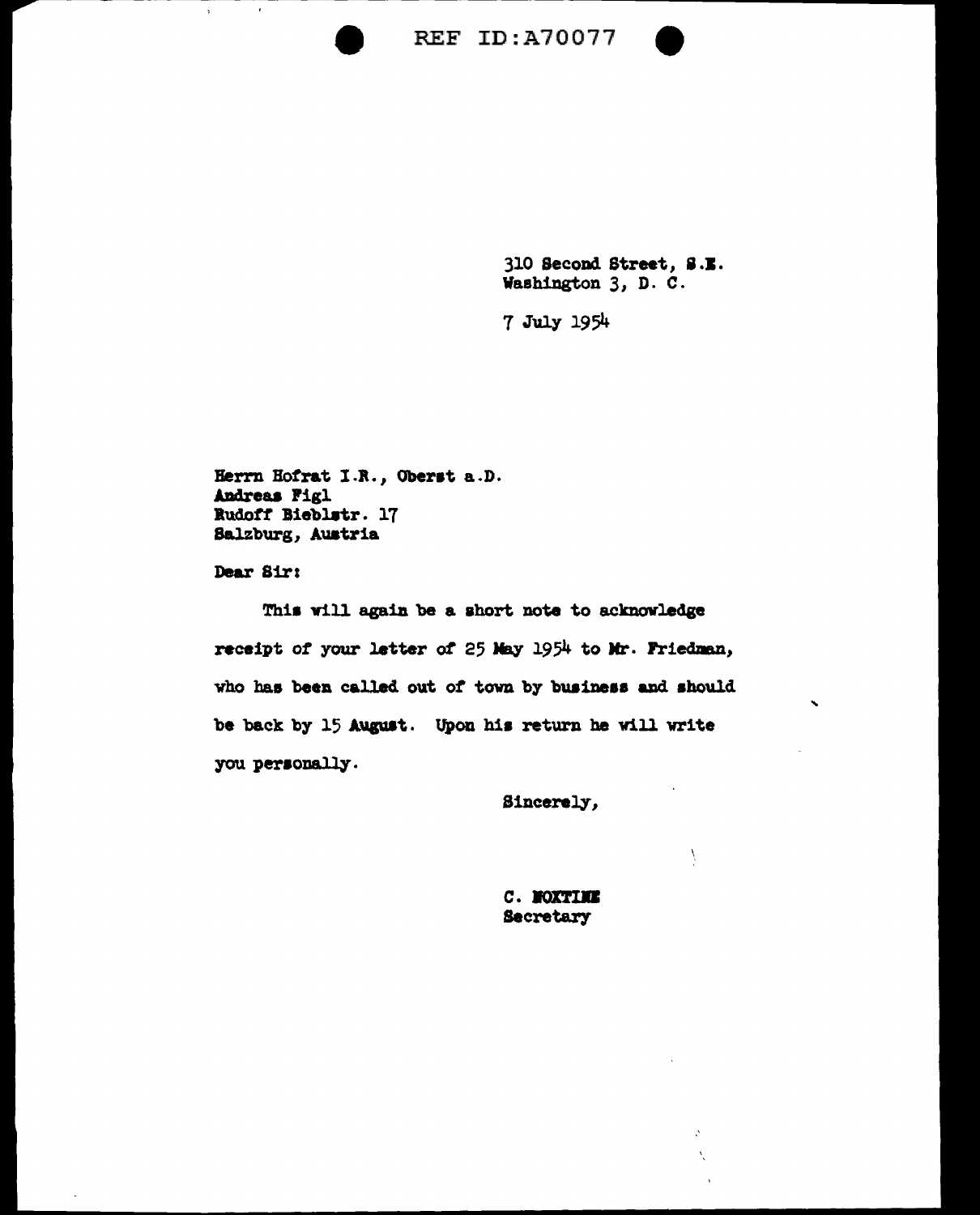$\mathbf{r}$  $\blacksquare$ Ł ID : QQ ok APPROVALS, DISAPPROVALS, **MEMO ROUTING SLIP** CONCURRENCES, OR SIMILAR ACTIONS I NAME OR TITLE **INITIALS CIRCULATE** F.E. WILLOUGHBY MAJ. ORGANIZATION AND LOCATION **DATE COORDINATION** AS - 53 FILE,  $\mathbf{z}$ **INFORMATION**  $\mathbf{3}$ **NECESSARY**<br>ACTION **NOTE AND RETURN** SEE ME  $\overline{\mathbf{A}}$ **SIGNATURE REMARKS** atten ोर  $N$ ملته we'll  $\bar{\mathbf{r}}$ FROM NAME OR TITLE DATE redura い ne si **TELEPHONE** ORGANIZATION AND LOCATION DD 1 FORM 9 95 Replaces DA AGO Form 805, 1 Apr 48, and AFHQ 16-48487-4 GPO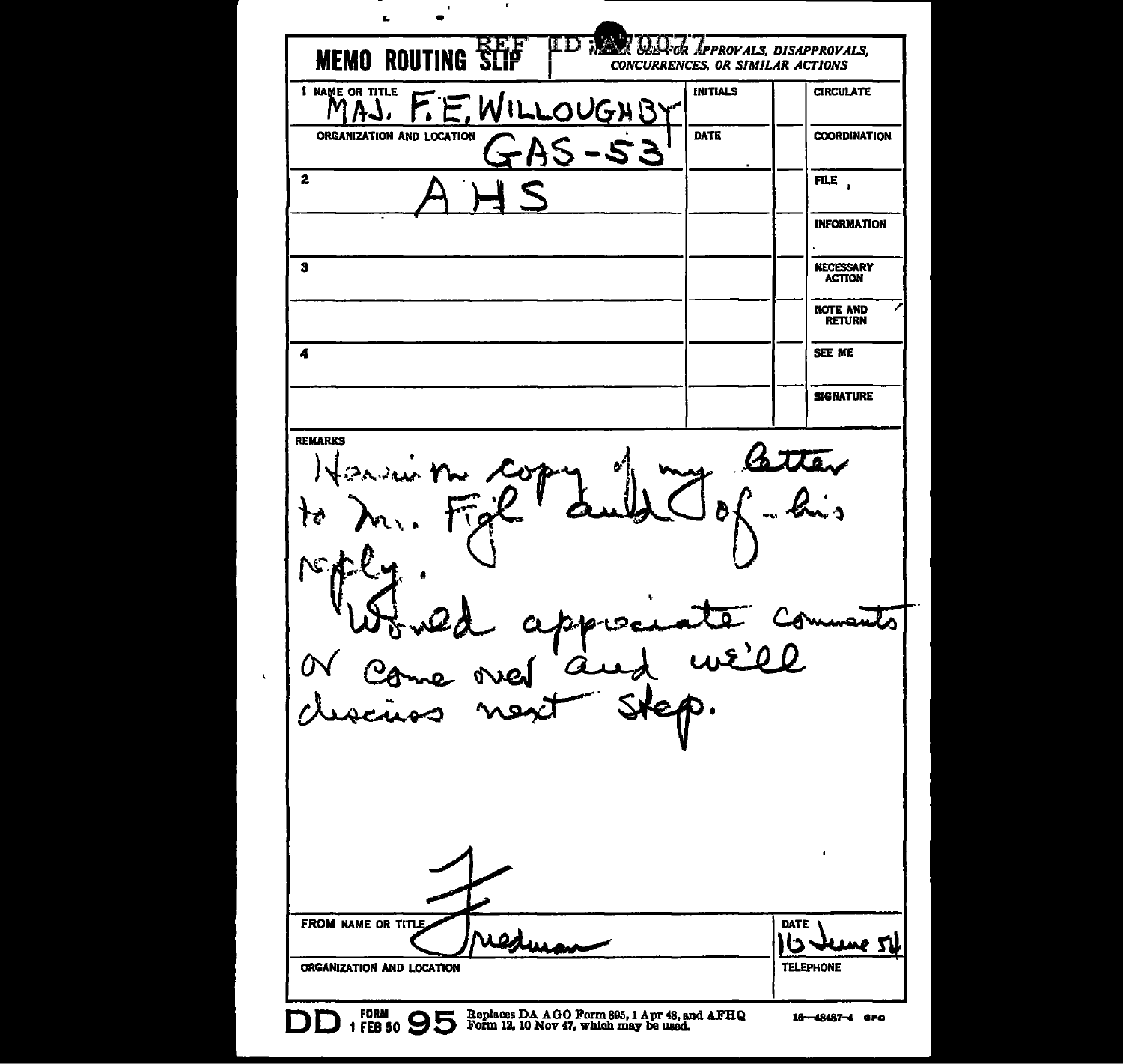REF ID:A70077

Salzburg, May 25, 1954<br>Rudolf Bieblstrasze 17/11

Mr. William F. Friedman 310 Second Street, s. E. Washington 3, D. C.

My dear Mr. Friedman:

..

Referring to your letter of 14 May 1954 I find it quite understandable that you, who are still active in the field, are not master *ot* your time since our professional work grips so firmly that often there is not a free hour for eating and sleeping, let alone tor any other activity. Thus letters pile up before one can think of answering them. However, our field trains one in patience, of which I have an abundant supply and this has now been rewarded by the receipt *ot* your letter.

I thank yau kindly tor having expended your valuable time in the study of my letter *ot* 25 September 1953 and the enclosures and tor having informed me *ot* the result.

Personally I regret your statement that it is impossible for you to acquire my writings for your private collection; with an eye to the material, however, I should prefer that my manuscripts came into a public library or other institution where they would be available to any interested party and would serve to aid the study of fairly extensive circles, whereas they would be available to only a few people it they were to remain in the possession of an individual or *ot* sdlne government agency.

Libraries and the like rarely have means tor the purchase of fairly costly works and are generally forced to rely on the generosity of some Maecenius in such cases. for which reason I much appreciate your offer to assist in discovering such a Maecenus.

In this connection I welcome your suggestion or commissioning eome one of your friends who may be in the vicinity of 3alzburg with the inspection of my writings and gladly agree to this happy idea.

The execution would have to be under certain conditions which I am sure will appear proper both to you and to the friend to whom you may entrust the matter.

The most important of these conditions would be that your friend must be an expert in the field because only an expert can judge a professional work correctly.

It would also be important that your representative be absolutely reliable and closed mouthed, because I know that some of your experts are in close contact with those in Vienna and in Bonn. I do not wish one of these men to be brought into the picture and to repeat in consequence my sad experiences of 1926/27 which led to the confiscation of the books I had written at that time, since at my advanced age  $-$  I am  $8l$  - I should not be equal to such mental and spiritual upsets.

I should also be appreciative, dear Mr. Friedman, if you would give me frankly and openly the kanefit of your expert opinion as an aid to me in evaluating and fixing a price for the document.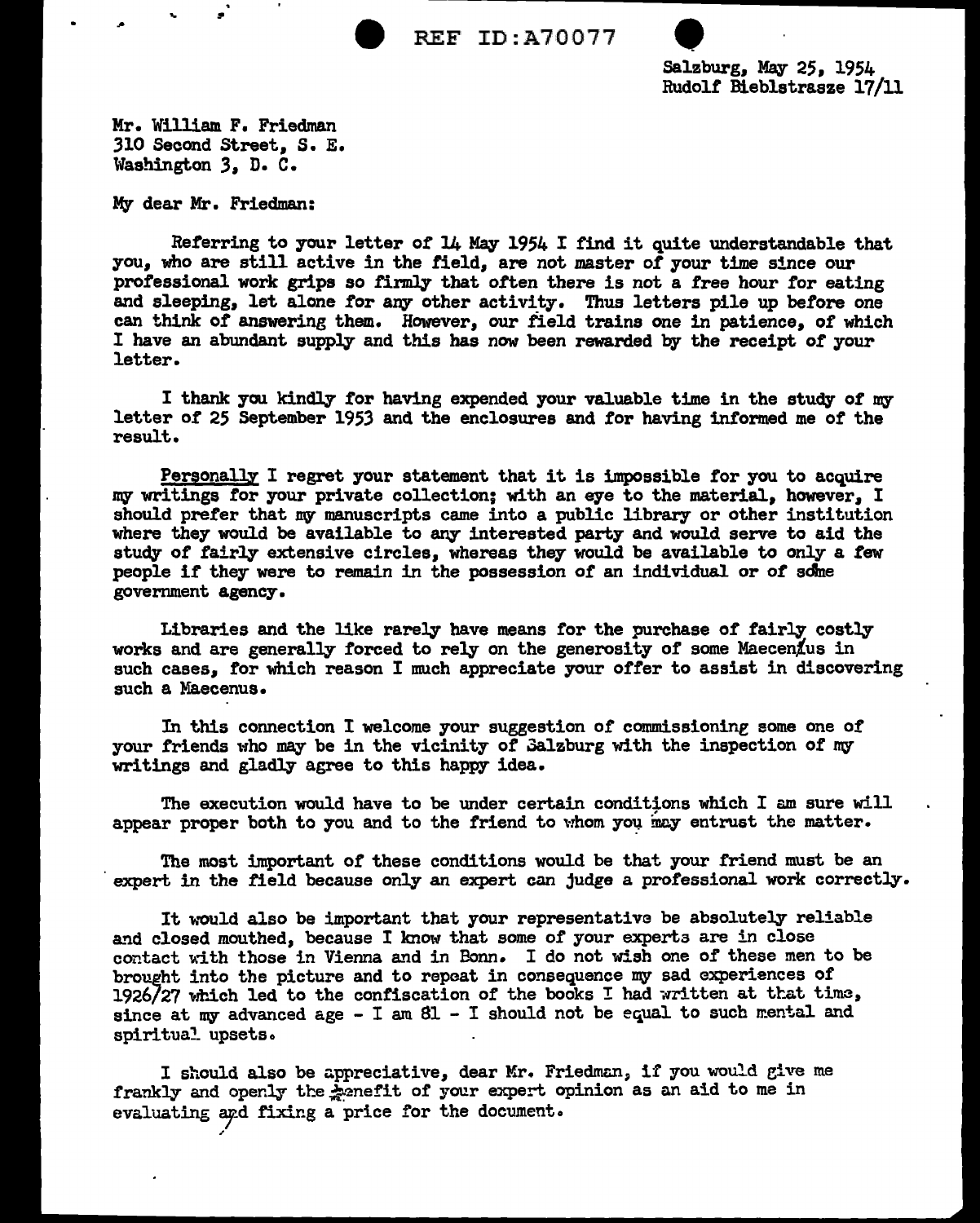$\mathbf{a}^{\dagger}$ 

**REF ID: A70077** 

Of secondary importance are the choice of the place for inspection of the work. for which I suggest my dwelling here: then the presence of my wife and one of my children at the examination; finally the time for the examination, which could of course be arranged directly with your friend. In this connection I would mention the fact that a vacation in the country has been planned for July-August and that I should not be in Salzburg at that time.

Awaiting further word from you, I assure you of my lasting esteem and reciprocate cordially your friendly greetings.

Sincerely yours,

/s/ Andreas Figl Hofrat I.R., Oberst a. D. ANDREAS FIGL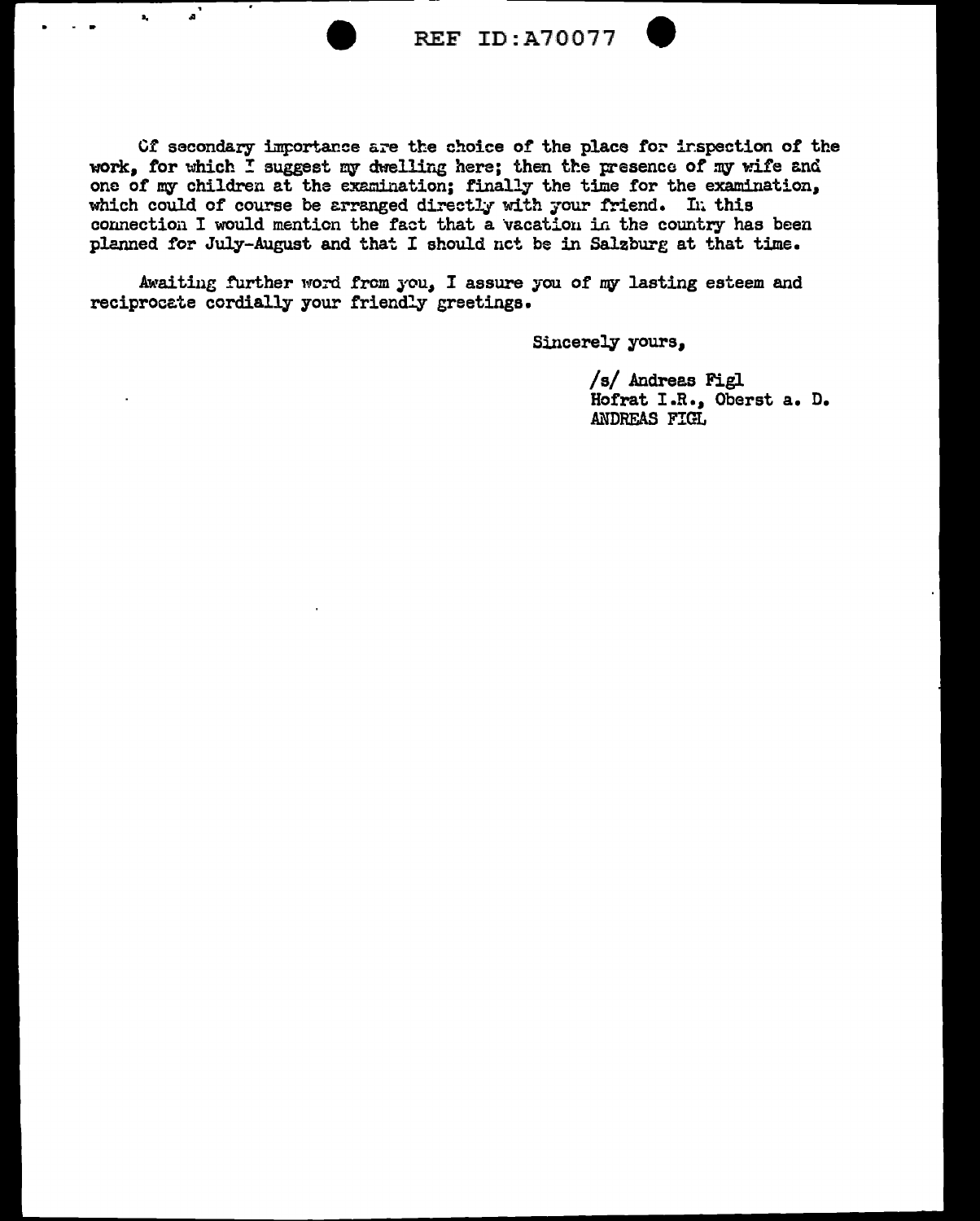$\mathbf{r}$  $\overline{a}$ **MEMO ROUTING SLIPEF** INIO PART/COCAPTROVALS, DISAPPROVALS, **URRANCES OR SIMILAR ACTIONS** I NAME OR TITLE **UNTIALS CIRCULATE** LLOUGHBY AJ. П **ORGANIZATION AND LOCATION DATE COORDINATION**  $2A5 - 53$  $\overline{\mathbf{z}}$ 風景  $\mathbf{r}$ **INFORMATION** RECESSARY  $\overline{\bullet}$ **ACTION HOTE AND** 2  $\overline{\bullet}$ aa w **MAKATURE ROWLER** atter と ħρ l'austrements **N** durairos  $v \times t$ **DATE FROM NAME OR TITLE** edwar لم؟ صعد **ORGANIZATION AND LOCATION TELEWONE** DD : FEB 50 95 Begines DA AGO Form 80, 1 Apr 4, and AFBQ  $16 - 6047 - 670$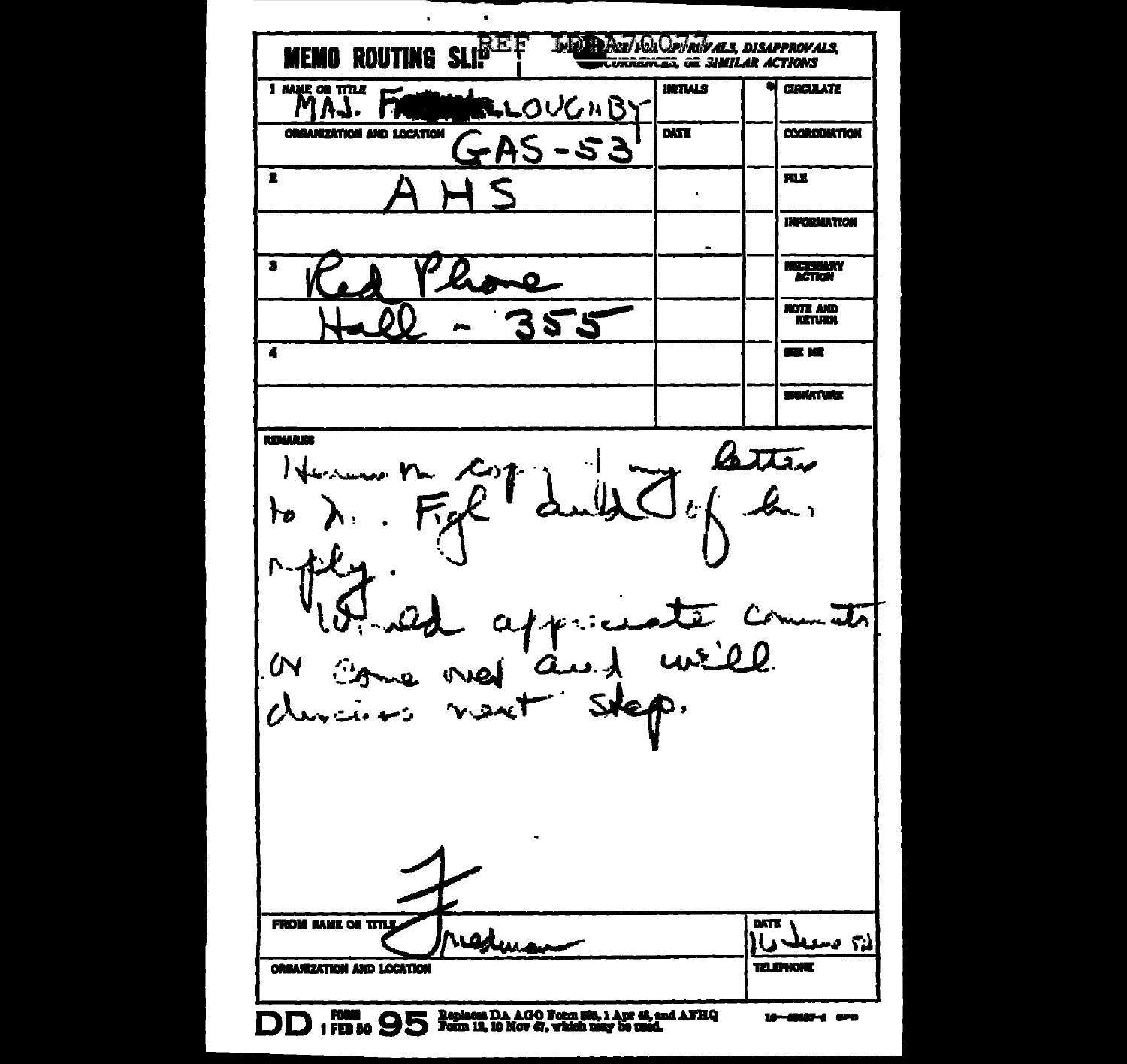Herren William F.Friedman: 310 Second Street, S.E. Washington 3, D.C. Mein lieber Herr Friedman !

•

Zu Ihrem Briefe vom 14.Mai 1954 finde ich es verständlich,dass Sie-noch aktiv im Fache tätig--nicht Herr Ihrer Zeit sind, weil unsere Facharbeit so fest in ihren Bann zieht dass nicht nur für andere Tätigkeiten, sondern oft zum Essen und Schlafen kaum eine freie Stunde bleibt. also auch Briefe sich häufen, bevor an ihre Beantwortung gedacht werden kann.Unser Fach erzieht jedoch zu Geduld, die auch mir reichlich eigen ist und welche durch Ihr Schreiben nun ihren Lohn fand.

REF ATT ZAP NOR 7 , a

am 25 Mai 1954

Ich danke Ihnen bestens, dass Sie Ihre kostbare  $Z$ eit an das Studium meines Briefes vom 25.September 1953 und seine Beilagen gewandt haben und mir freundlichs t das Ergebnis bekanntgaben.

P e r s ö n l i c h bedauere ich die von Ihnen aufgezeigte Unmöglichkeit des Erwerbes meiner Schriften für Ihre private <sup>b</sup>ammlung; s a c h l i c h aber habe ich den Gedanken bevorzugt, dass meine Manuscripte besser in eine öffentliche Bibliothek oder sonstige Anstalt kämen, wo sie jedem Interessenten erreichbar waren und als Behelf zum  $\cdot$ . Studium weiterer Kreise dienen würden, wogegen sie im Privat-oder Amts-Besitze nur Wenigen zugänglich blieben.

Nun verfügen Bibliotheken udgl.nur selten über die Mittel zur Anschaffung kostspieligerer Werke, sondern sind in solchen Fällen meist auf die Generosität von Mäzenen angewiesen,daher ich dankbar  $I$ hr Anbot würdige, bei Ermittelung eines solchen Mäzens behilflich zu sein.

In dem Zusammenhange begrüsze ich Ihren Fingerzeig,einen in der Nähe Salzburgs befindlichen Ihrer Freunde mit der Einsicht in meine Schriften zu. befassen und stimme ich dieser guten Idee gerne zu.

Die Ausführung müsste freilich unter Bedingungen stattfinden, die sowohl Ihnen, wie auch dem von Ihnen zu betrauenden Frende und mir